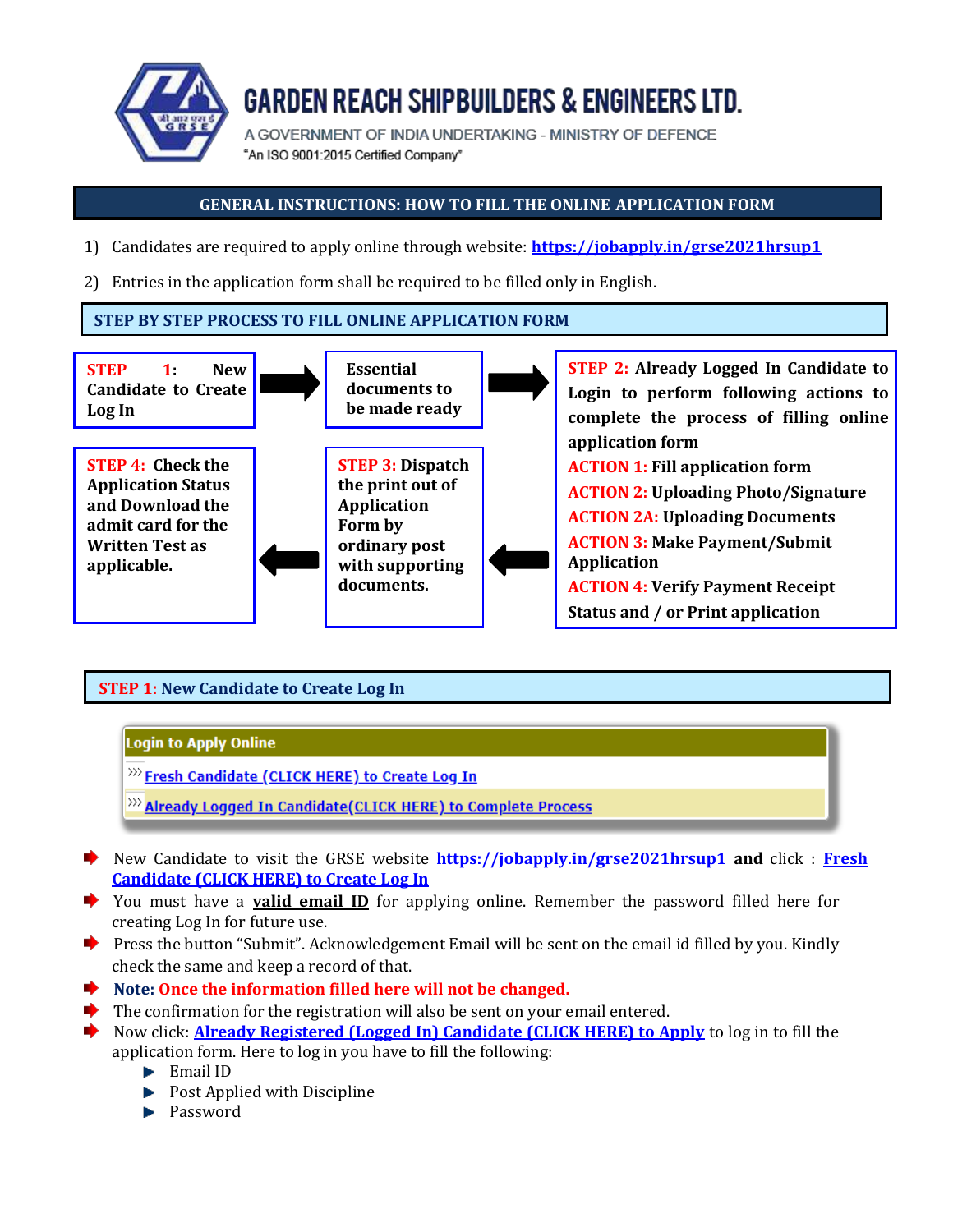| Log In to Complete Process |                                         |
|----------------------------|-----------------------------------------|
| Email ID*                  |                                         |
| Post Applied for           | --Select Post--<br>$\ddot{\phantom{a}}$ |
| Password*                  |                                         |
|                            | Submit                                  |

## **Essential documents to be made ready**

- Before starting to fill up the on-line application, keep ready with you the following details / documents / Information
	- a) Valid Email ID (This email id shall be used to communicate with the candidate in near future, if required.) & mobile number valid for at least next one year.
	- b) Caste/Tribe Certificate (for SC/ST/OBC as applicable) & Disability certificate (in case of PwD candidate) in the prescribed format issued by the Competent Authority and Ex-serviceman proof (in case of Ex-serviceman candidates).
	- c) All certificates/testimonials in respect of qualifications (final mark sheet and Degree certificate starting from matriculation onwards).
	- d) Image of scanned photograph in jpg / jpeg format and size should not exceed 50 KB
	- e) Image of scanned signature in jpg / jpeg format and size should not exceed 50 KB
	- f) NOC for Govt./PSU/Autonomous candidates, as applicable.

**STEP 2: Already Logged In candidate log in to complete the process of filling online application form**

- **Action 1 Fill Application form**
- **Action 2 Uploading of Photograph and Signature**
- **Action 2A Uploading of Documents**
- **Action 3 Submit Application**

**Action 4 Print application**

- Already Logged In Candidate to visit the **website: https://jobapply.in/grse2021hrsup1 and login by clicking Already Registered (Logged In) Candidate (CLICK HERE) to Apply**
- On clicking **Already Registered (Logged In) Candidate (CLICK HERE) to Apply page will appear which will have buttons indicating 4 actions which are to be completed for submission of online application form:**

| <b>Action</b>                                                              | <b>Status</b>          |
|----------------------------------------------------------------------------|------------------------|
| Click on the buttons given below                                           |                        |
| Action-1: Fill Application                                                 | <b>To be Completed</b> |
| Action-2: Uploading of Photograph.<br>Signature                            | To be Completed        |
| Action-2A: Uploading of Documents<br>(Qualification/ PwD/ Experience etc.) | <b>To be Completed</b> |
| Action-3: Make Payment/ Submit.<br>Application                             | <b>To be Completed</b> |
| Action-4: Verify Payment Receipt Status /<br>Print application             | <b>To be Completed</b> |

- **Action 1: Fill Application (Click on the button to fill application form)**
	- $\Rightarrow$  Fill the details on the online application form. Since your eligibility will be screened based on the information furnished by you, you are required to exercise sufficient care to correctly furnish the **Personal Details, Qualification Details and Experience Details** in the sequence as given below: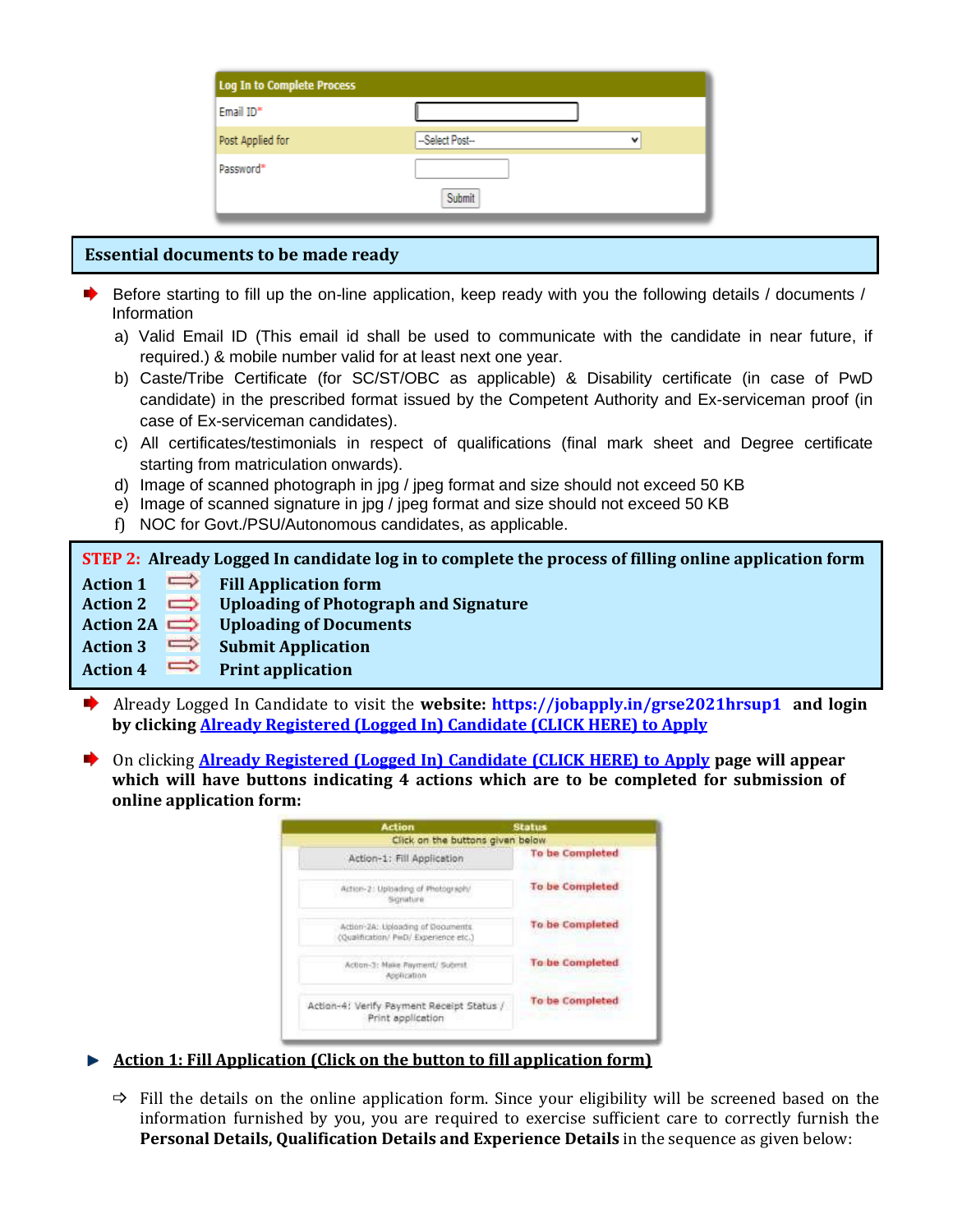- $\Rightarrow$  While filling the Personal Details, Qualification Details Experience Details, please save the information by clicking the button "**SAVE**".
- $\Rightarrow$  In case you wish to edit any information you can do that by log in again using Email-ID, Password, Post Applied For and after editing the information, make sure to save the information again by clicking the button "**SAVE**".
- *Note: The information filled will not be s aved unles s the butto n " SAVE" is c lick ed.*

#### **Action 2 : Uploading Photograph and Signature**

- **Upload Photograph** Photograph must be a recent passport size colour picture. Make sure that the picture is in colour, taken against a light-coloured, preferably white background, and has no harsh shadows. If you wear glasses make sure that there are no reflections and your eyes can be clearly seen. Also, ensure that both ears are visible in the picture. Caps, hats and dark glasses are not acceptable. Religious headwear is allowed but it must not cover your face. **The image should only be in .jpg or .jpeg format. Size of file should not be more than 50 kb.**
- **Upload Scan of Signature** Sign on white paper with Black ink pen and scan it. Please scan the signature area only and not the entire page and ensure that the size of the scanned image is not more than 50 kb. Please note that this signature would appear on the Admit Card, and if it does not match the signature on the answer sheet at the time of the written test and at the time of Interview, the candidature will be cancelled. **The image should only be in .jpg or .jpeg format. Size of file should not be more than 50 kb.**

#### **Action 2A : Uploading Photograph and Signature**

Candidate is required to upload the scanned copies of all the relevant documents with regard to age, qualification, work experience, scale, CTC, Disability (as applicable) and other documents as asked for. Scanned Copies of documents (in JPEG/JPG/PDF format), as follows:

- a) Documentary proof of Date of Birth (Matriculation/10th/12th/HSC Certificate)
- b) Final/Provisional Degree/Certificate and Mark Sheet for Graduation & Post Graduation, as applicable
- c) Final/Provisional Degree/Certificate and Mark sheet for Professional Qualification, as applicable
- d) Caste Certificate in respect of reserved categories
- e) PWD Certificate in case of Persons with Disability candidates in prescribed format
- f) Experience Certificate for Private Sector Candidates, as applicable
- g) Proof of CTC for Private Sector Candidates, as applicable
- h) NOC for Govt./PSU/Autonomous candidates, as applicable.

#### **Click on "Save & Proceed to Submit Application".**

#### **Action 3 : Make Payment and / or Submit Application**

Amount of Application Fee:-

|    | S. No. Category               | Fee Amount (In ₹)<br>(Application Fees + Bank Charges) |
|----|-------------------------------|--------------------------------------------------------|
| 01 | SC/ST/PWD/Internal Candidates | 'NIL                                                   |
| 02 | All other categories          | रैं471/- (रैं 400/- + रैं 71/-)                        |

 $\Rightarrow$  Candidate to read the undertaking and accept the same.

 $\Rightarrow$  In case you wish to edit any information pertaining to Personal Details, Qualification Details and/or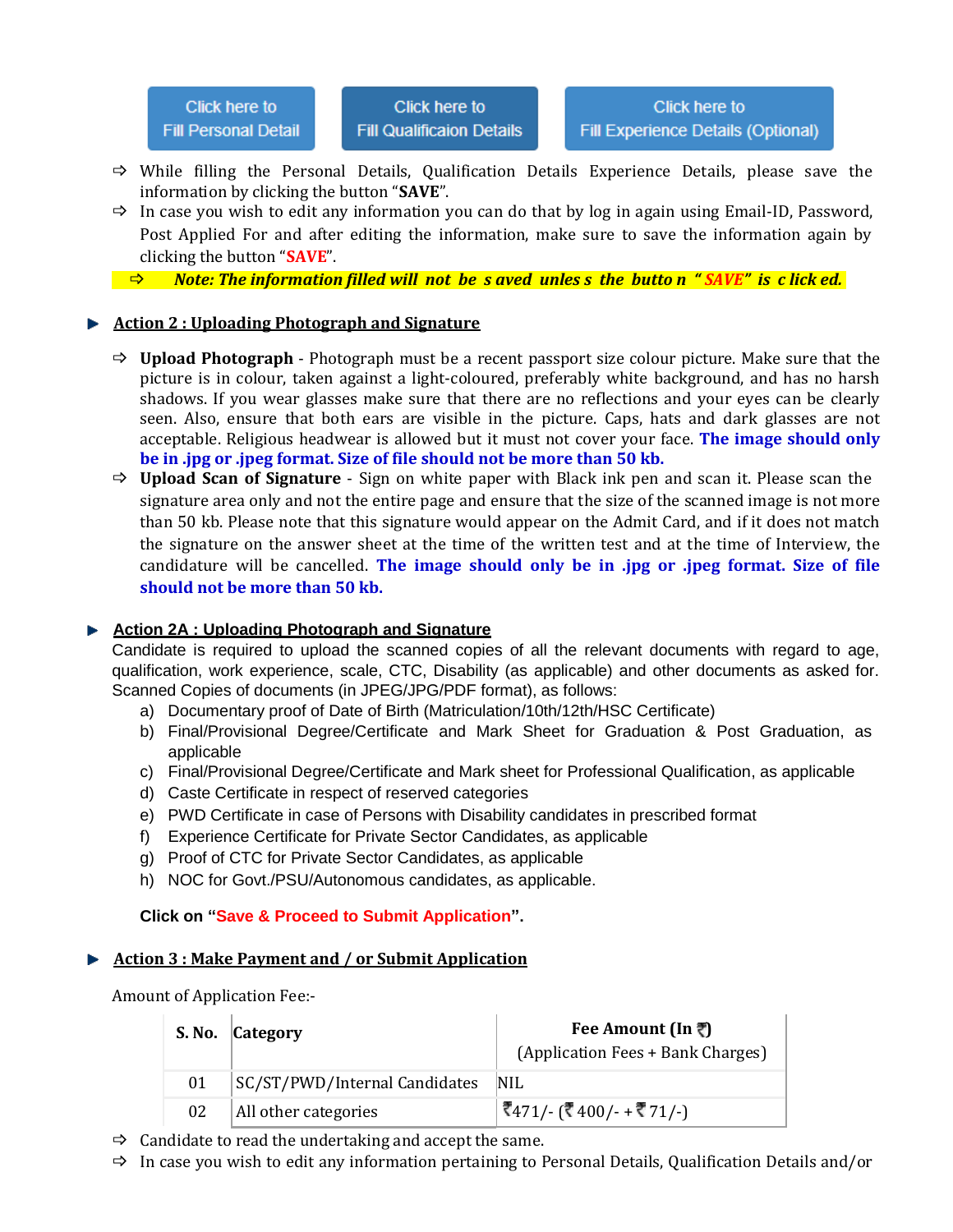Experience Details; you can do that by log in again using Email-ID, Post Applied For, Password and after editing the information, make sure to save the information again by clicking the button "**SAVE**".

- **Once the application is submitted at this step, you cannot edit the information after that.**
- $\Rightarrow$  The candidates who are exempted from payment of application fee should submit application.
- $\Rightarrow$  The candidates who are not exempted from payment of application fee should pay the requisite fee by generation of SBI Bank Challan through online application.
- **Mode of Payment is through SBI Bank Challan only as per steps given below:**
	- o Take the print out of the challan generated online having **unique Challan No.**, after filling application and uploading scanned photograph and signature.
	- o Deposit the requisite fee in any branch of State Bank of India **after minimum 24 hours of generation of challan on any bank working day**. Last date for depositing the fees at SBI is 21 December 2021. Details instructions for filling online application and generation of bank challan are available on the website.
	- o SBI will issue Journal No. on receipt of payment.
	- $\circ$  Applicant Copy of bank challan duly completed by SBI through which fee is paid must be retained by the candidate and produced on demand.
- $\Rightarrow$  Fee once paid will not be refunded under any circumstances.
- $\Rightarrow$  Fees paid by modes other than through SBI Bank Challan as indicated above will not be accepted and the applications of such candidates will be rejected forthright and the payment made shall stand forfeited.

*NOTE: Once the payment has been made; you will not be allowed to change/modify any information.*

## **Action 4 : Verify Payment Receipt Status and / or Print Application**

- 1. The candidates **who are exempted from payment** of application fee should take the print out of Online Application Form having as auto generated Online Application No.
- 2. **The candidate who are not exempted from payment of fees have to Verify their Payment Receipt Status after 2 days of deposit of fees at SBI Bank Branch:** A candidate can go to the website: **https://jobapply.in/grse2021hrsup1** and check the payment status by clicking **Already Logged In Candidate (CLICK HERE) to Complete Process** using your Email ID, Post Applied For and Password.
	- a. If you find that the payment made by you is shown as received, your online application form has been submitted. This completes the process of filling the online application form. Take the print out of the application form.
	- b. If you find that the payment made by you is not shown as received, kindly refer your case to GRSE on email id along with the scan copy of the SBI Bank Challan.
- *3.* Candidates applying online are required to take print out of auto generated filled in Application Format, put their signature at designated places and send it along with GRSE Copy of Application Fee Challan (applicable for UR, EWS and OBC candidates) and relevant testimonials (self-attested) in support of Caste, PwBD (if any), Date of Birth, Educational Qualification, Work Experience (e.g. Offer of Appointment, Relieving Letter, Experience Certificate) etc. to **Post Box No. 3076, Lodhi Road, New Delhi – 110003** through **ORDINARY POST** only within **28 December 2021**. The envelope containing the application should be super-scribed with *"GRSE EN No. HR/SUP: 02/2020" and "Post (Discipline) applied for……..".*
- 4. *GRSE, Kolkata will* not be responsible for postal delay or loss/non-delivery thereof. No correspondence in this regard will be entertained. GRSE, Kolkata will also not take responsibility to connect any certificate sent without application form. Any deviation from the prescribed format will result in rejection of the application.

*On correctly following the above steps, you would have completed the application process.*